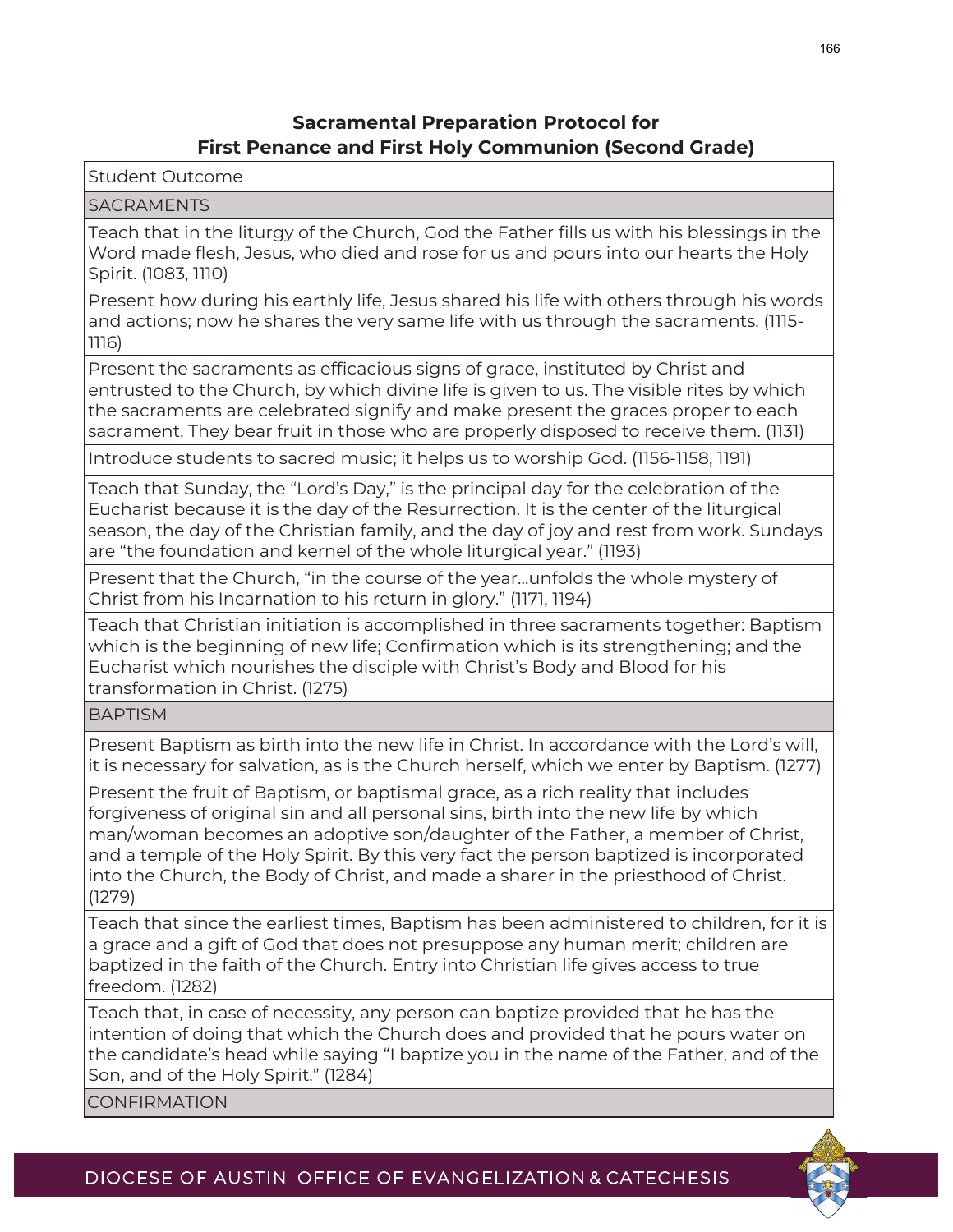Teach that Confirmation perfects Baptismal grace; it is the sacrament which gives the Holy Spirit in order to root us more deeply in the divine filiation, incorporate us more firmly into Christ, strengthen our bond with the Church, associate us more closely with her mission, and help us bear witness to the Christian faith in words accompanied by deeds. (1316)

Teach that in the East, Confirmation is administered immediately after Baptism and is followed by participation in the Eucharist; this tradition highlights the unity of the three sacraments of Christian initiation. (1318)

EUCHARIST

Teach that the Eucharist is the heart and the summit of the Church's life, for in it Christ associates his Church and all her members with his sacrifice of praise and thanksgiving offered once for all on the cross to his Father; by this sacrifice he pours out the graces of salvation on his Body which is the Church. (1407)

Teach that the Eucharistic celebration always includes: the proclamation of the Word of God; thanksgiving to God the Father for all his benefits, above all the gift of his Son; the consecration of bread and wine; and participation in the liturgical banquet by receiving the Lord's body and blood. These elements constitute one single act of worship. (1345-1355, 1408)

Teach that the Eucharist is the memorial of Christ's Passover, that is, of the work of salvation accomplished by the life, death, and resurrection of Christ, a work made present by the liturgical action. (1409)

Teach that Christ himself, the eternal high priest of the New Covenant, acting through the ministry of the priests, offers the Eucharistic sacrifice. (1410)

Teach that only validly ordained priests can preside at the Eucharist and consecrate the bread and the wine so that they become the Body and Blood of the Lord. (1348, 1350, 1411)

Teach that the essential signs of the Eucharistic sacrament are wheat bread and grape wine, on which the blessing of the Holy Spirit is invoked and the priest pronounces the words of consecration spoken by Jesus during the Last Supper: "This is my body which will be given up for you…. This is the cup of my blood…" (1412)

Teach that by the consecration the transubstantiation of the bread and wine into the Body and Blood of Christ is brought about. Under the consecrated species of bread and wine Christ himself, living and glorious, is present in a true, real, and substantial manner: his Body and his Blood, with his soul and his divinity. (1333, 1413)

Teach that anyone who desires to receive Christ in Eucharistic communion must be in the state of grace. Anyone aware of having sinned mortally must not receive communion without having received absolution in the sacrament of penance. (1385- 1387, 1415)

Teach that communion with the Body and Blood of Christ increases the communicant's union with the Lord, forgives his venial sins, and preserves him from grave sins. Since receiving this sacrament strengthens the bonds of charity between the communicant and Christ, it also reinforces the unity of the Church as the Mystical Body of Christ. (1391-1392, 1416)

RECONCILIATION (PENANCE)